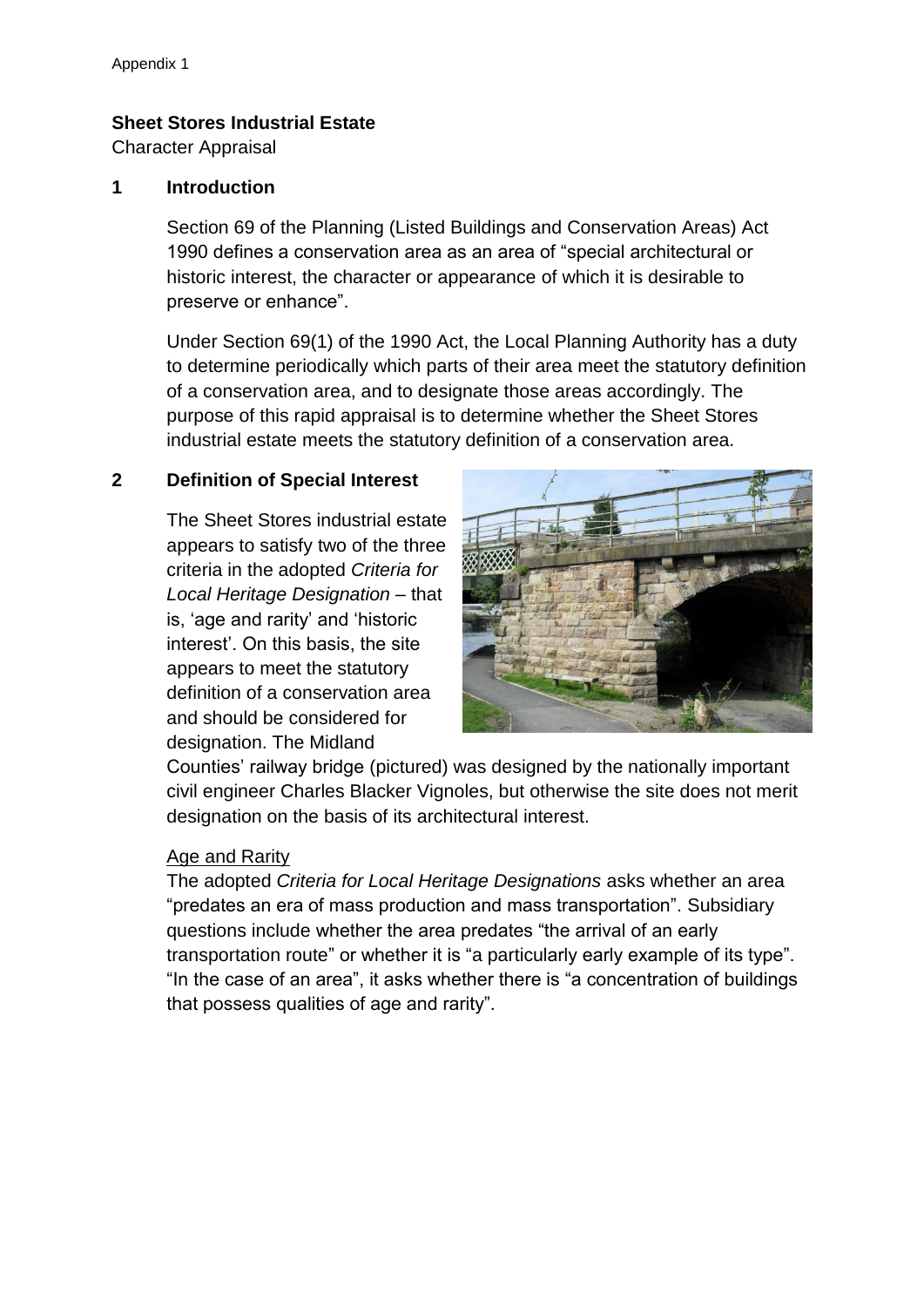The Midland Counties Railway (1839) was "an early transportation route" and hence "a particularly early example of its type. It was part of the "pioneering first phase" of railway development between 1825 and 1841<sup>1</sup>. The elements of the site relating to its initial use as a transhipment depot may also be considered as part of this pioneering phase. These elements have qualities of age and rarity, both singly and as a group, that would justify designation.

## Historic Interest

The adopted criteria document asks whether an area "illustrates an important aspect of local economic history". Subsidiary questions include whether it has "a close historic association with a locally important person, company or organisation" and whether there is an account of the area "in a recognised archaeological journal" or "gazetteer of industrial archaeology".

There is an account of the Sheet Stores industrial estate in the Derbyshire Archaeological Journal<sup>2</sup> and in Frank Nixon's *Industrial Archaeology of Derbyshire* (1965). The former refers to "the impressive range of purpose built buildings" constructed "during the remainder of the nineteenth century". The latter also refers to these



buildings, their "fancy cast iron windows" and the "vented lantern roof" on the sheet dressing shop of 1899 (pictured).

The Midland Counties Railway may be considered a locally important company, considering (for example) their patronage of five listed railway bridges in the Borough. On the basis of the above, the site illustrates an important aspect of local economic history and thus exhibits qualities of historic interest that would justify designation.

# **3 Location and Setting**

The Sheet Stores industrial estate is off Fields Farm Road, about 1 mile south of the centre of Long Eaton. The site is within the Long Eaton urban area, which is expected to provide 1,450 new homes by 2028. In turn, the urban area forms part of the Nottingham Principal Urban Area, which is expected to provide a focus for new development regionally.

<sup>1</sup> 1 English Heritage (2011) Listing selection guide: Transport buildings.

<sup>&</sup>lt;sup>2</sup> Mitchell I (2008) "The Midland Counties Railway basin and coke store at Long Eaton". Derbyshire Archaeological Journal, volume 128.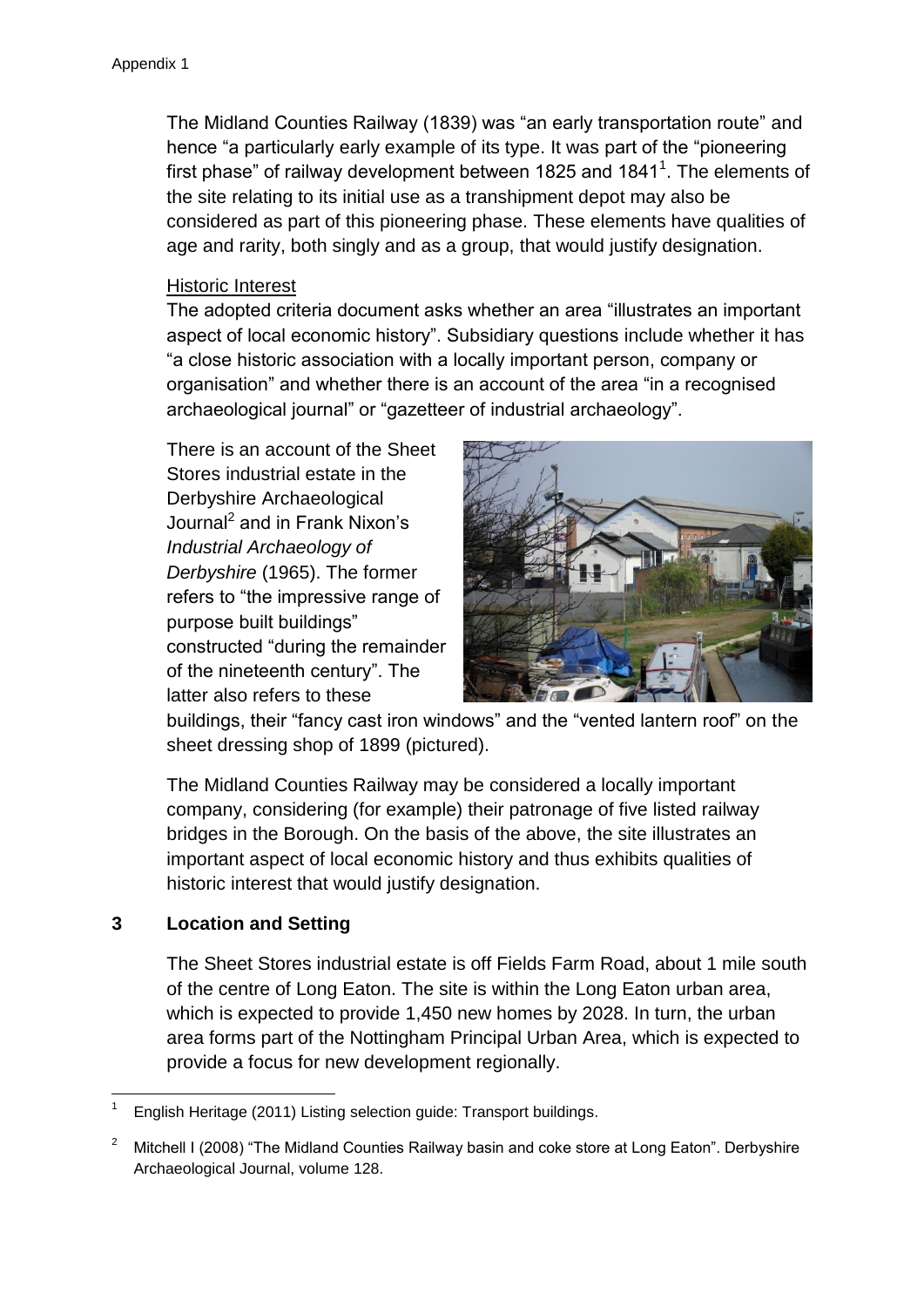Sheet Stores is situated within a mile of the River Trent. It is situated on generally flat terrain at about 30m AOD. The geology here is superficial, being composed of alluvium.

## **4 Historic Development**

Long Eaton's open fields were enclosed by Act of Parliament in 1765. The Erewash Canal was constructed between 1777 and 1779. John Varley was the engineer appointed to oversee the construction works. The canal connected coal mines around the Erewash Valley to the Loughborough Navigation and thence by road to Leicester and elsewhere.

The Midland Counties Railway opened in 1839, linking Nottingham and Derby to Leicester and thence to Rugby. The railway crossed the Erewash Canal about one mile south of Long Eaton; a bridge was built to the designs of the railway company's chief engineer, Charles Blacker Vignoles.

Immediately to the north of the bridge, a transhipment depot was constructed to transfer coke between the Erewash Canal and the railway. A canal basin, coke store and manager's house were built to the west side of a 2.5ha (6 acre) site. The coke store (pictured) was designed by the railway company's assistant engineer, Thomas Woodhouse.



The Erewash Valley Line opened in 1847, linking (initially) the Mansfield and Pinxton Railway with the Midland Counties Railway. Hence within seven years of its construction, the transhipment depot was made obsolete. In 1854 the depot was converted for use as a sheet (i.e. tarpaulin) dressing works. During the conversion works the coke store was damaged by fire.

To the east side of the site, a second phase of construction was carried out c.1865-72. The principal element of this phase was the sheet shop (1865), built alongside the railway line; other surviving elements include the canteen (1865) and boiler house (1866). The third and final phase of construction comprised the large sheet dressing shop (1899).

The site closed in 1963 and in 1966 British Railways sold the site to a development company. The site has been maintained since that date as an industrial estate. To the east of the site, outline permission was granted in 1983 for a substantial residential development (our ref ERE/0980/0014).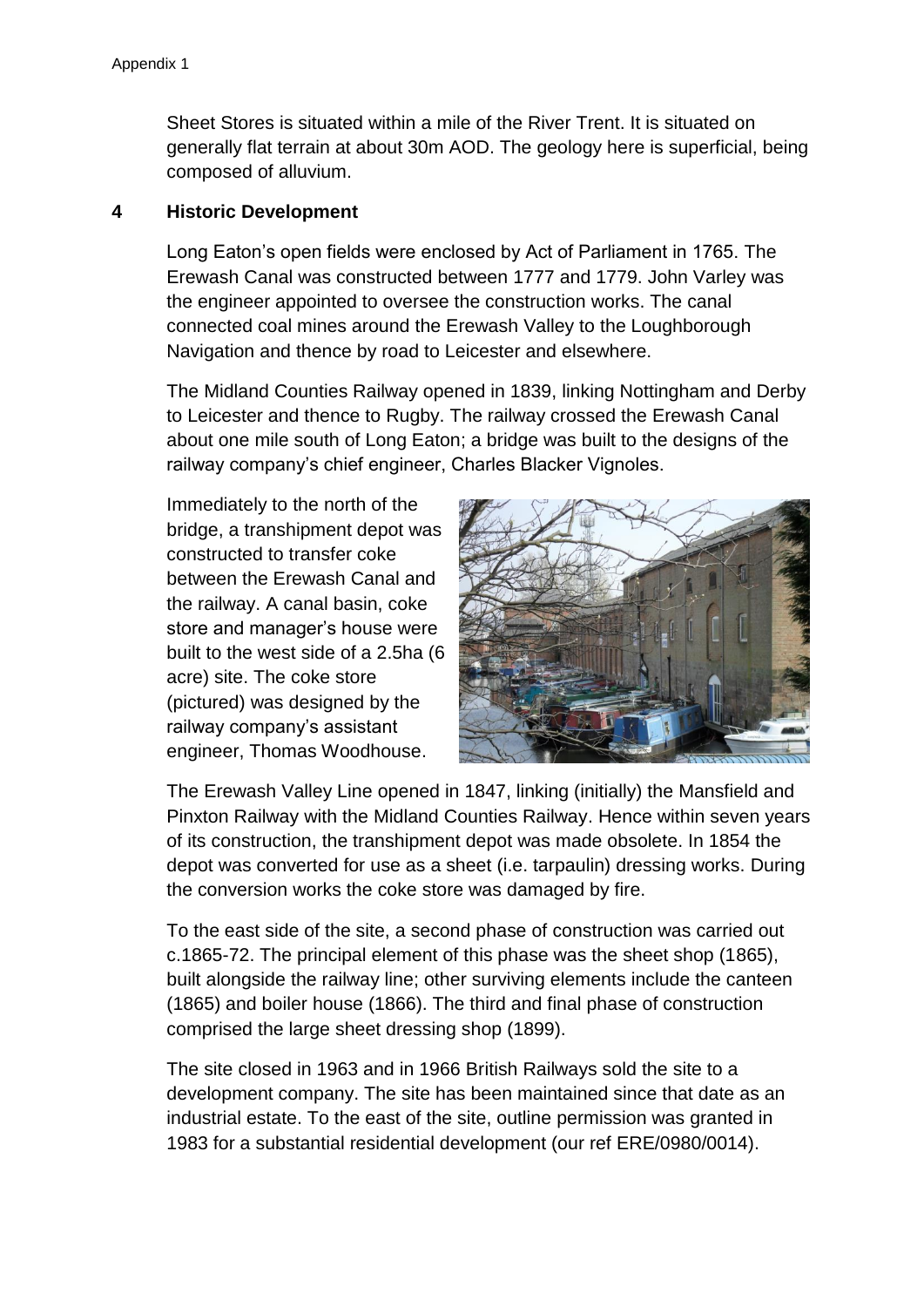In 1992 the sack store (1869) was destroyed by fire and replaced by a modern portal-frame unit.

#### **5 Character Analysis**

## Uses of Buildings

The transhipment depot of 1840 was constructed for the transfer of coke between the Erewash Canal and the railway. The depot was made obsolete in 1847 and used from 1854 as a sheet dressing works. Further buildings were constructed 1865-1899 for the same industrial use. The site remains in industrial use, having become a private industrial estate in 1966.

## Character of Development – Landscape, Layout and Density

The site has been laid out in a linear manner that reflects the rectangular boundary of the site. The site has been developed to an irregular density, with a cluster of buildings toward the east of the site and a large area of hard surfacing to the west. Soft landscaping makes little contribution to the character of the site.

## Character of Development – Scale, Height and Massing

A distinction may be made between the small  $-$  i.e. domestic  $-$  scale buildings on the site (including the manager's house, boiler house and canteen) and the large scale industrial buildings (including the coke store, the sheet shop and the very large sheet dressing shop). Development varies between one and three storeys, the coke store being three storeys tall addressing the canal basin and two storeys tall addressing the railway line.

Buildings on the site are generally linear in their massing. The coke store and sheet dressing shop have gabled roofs, while other buildings on the site have hipped roofs.

#### Building Materials

Buildings at Sheet Stores are faced in red brick beneath corrugated sheet roofs. Some of the buildings have been painted in whole or in part, notably the manager's house (pictured) and canteen. The manager's house has a fibre cement slate roof.

The coke store is built of red brick on a plinth of coursed and



squared stone. The abutments of the accommodation bridge are also built of coursed and squared stone, while the railway bridge is built of rockfaced ashlar stone.